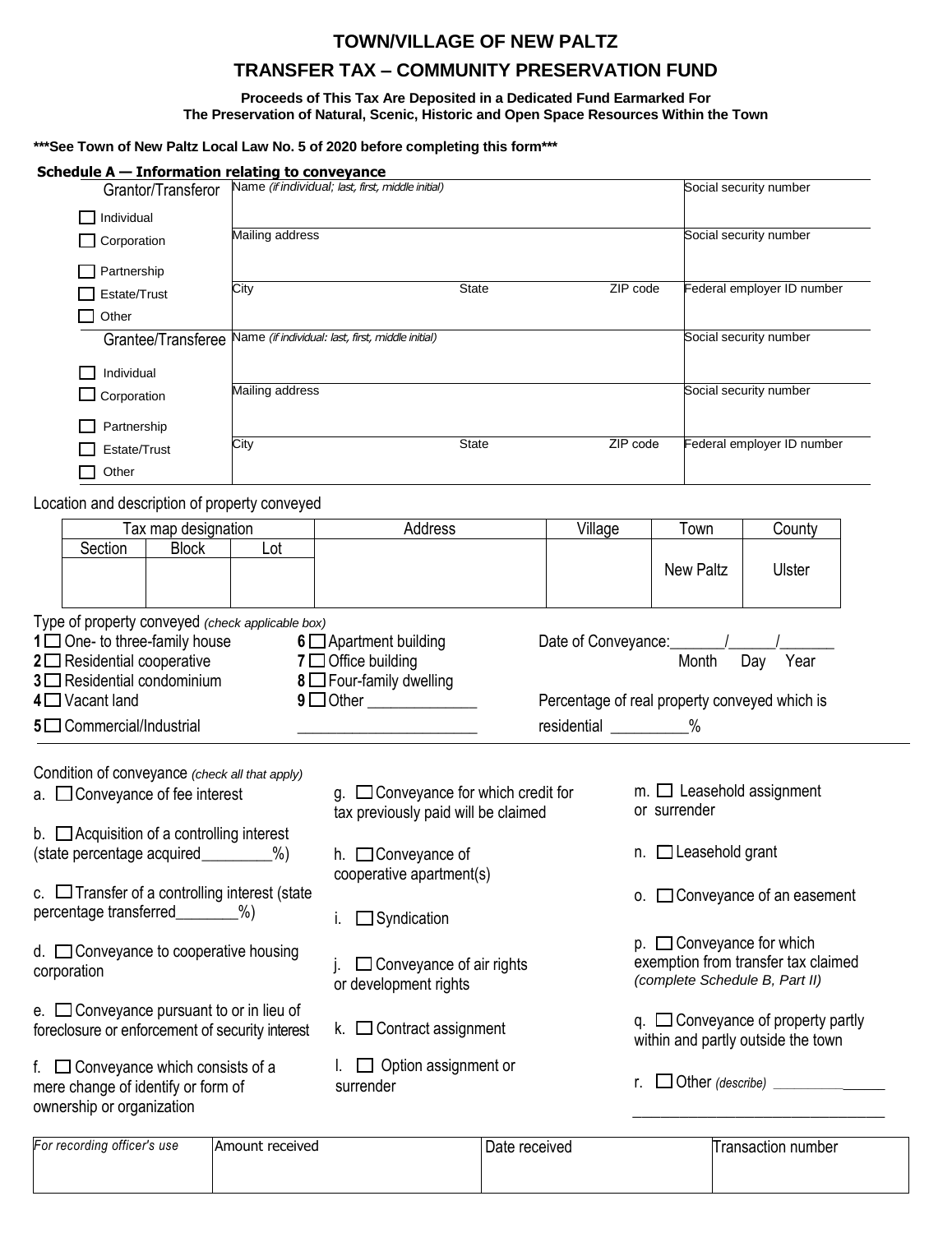| Page 2                                                                                                                                                                                                                                                                                                                                                                                                                                                                                                                                                                                                         |  |  |  |  |
|----------------------------------------------------------------------------------------------------------------------------------------------------------------------------------------------------------------------------------------------------------------------------------------------------------------------------------------------------------------------------------------------------------------------------------------------------------------------------------------------------------------------------------------------------------------------------------------------------------------|--|--|--|--|
| Schedule B - New Paltz transfer tax return (Tax Law, Article 33-B and General Municipal Law Section 6-s)                                                                                                                                                                                                                                                                                                                                                                                                                                                                                                       |  |  |  |  |
| Part I - Computation of tax due<br>1. Enter amount of consideration for the conveyance from line 1 of Schedule B, Part I,<br>of form TP-584.<br>a. If you are claiming a total exemption from tax (see Part II below), check the<br>"exemption claimed" box, and proceed to Part II<br><b>Exemption Claimed</b><br>b. If you are claiming an apportionment of consideration for property partly within<br>the town (Local Law No. 5 of 2020, Section 59-21), check the "apportionment"<br>claimed" box, enter the apportioned consideration, and proceed with Part I<br><b>Apportionment Claimed</b><br>$1b$ . |  |  |  |  |
| 2.<br>Additional New Paltz Exemption: Enter median sales price of residential real<br>property in Ulster County (Local Law No. 5 of 2020, Section 59-13) (obtain from<br>https://clerk.ulstercountyny.gov/countyclerk/land-records/recording-deed#New Paltz ) 2.                                                                                                                                                                                                                                                                                                                                               |  |  |  |  |
| 3.<br>Taxable Consideration (subtract line 2 from line 1 or 1b)3.<br>If a negative amount, no tax owed, sign return and file with County Clerk.<br>If a positive amount, continue with Part I.                                                                                                                                                                                                                                                                                                                                                                                                                 |  |  |  |  |
| 4.                                                                                                                                                                                                                                                                                                                                                                                                                                                                                                                                                                                                             |  |  |  |  |
| 5.<br>Enter amount of credit, if any, as follows:<br>a. Amount of credit claimed for prior tax paid (Local Law No. 5 of 2020, Section 59-14):<br>If you are claiming this credit, check the credit claimed box, enter amount, and<br>continue with Part I<br>b. Cooperative Housing Corporation transfer credit (Local Law No. 5 of 2020,<br>Section 59-15 A2):<br>If you are claiming this credit, check the credit claimed box, enter amount, and<br>continue with Part I<br>Credit Claimed 5b.                                                                                                              |  |  |  |  |
| 6.                                                                                                                                                                                                                                                                                                                                                                                                                                                                                                                                                                                                             |  |  |  |  |
| *Please make check(s) payable to the Ulster County Clerk.                                                                                                                                                                                                                                                                                                                                                                                                                                                                                                                                                      |  |  |  |  |
| Part II - Exemption for Certain Conveyances<br>The real estate transfer tax imposed by Local Law No. 5 of 2020 shall not apply to any of the following conveyances:                                                                                                                                                                                                                                                                                                                                                                                                                                            |  |  |  |  |
| 1. Conveyances to the United Nations, the United States of America, the State of New York, or any of their<br>instrumentalities, agencies, or political subdivisions (or any public corporation, including a public                                                                                                                                                                                                                                                                                                                                                                                            |  |  |  |  |
| 2.                                                                                                                                                                                                                                                                                                                                                                                                                                                                                                                                                                                                             |  |  |  |  |
| Conveyances which, without additional consideration, confirm, correct, modify, or supplement a prior conveyancec<br>3.                                                                                                                                                                                                                                                                                                                                                                                                                                                                                         |  |  |  |  |
| Conveyances of real property without consideration and otherwise than in connection with a sale, including<br>4.                                                                                                                                                                                                                                                                                                                                                                                                                                                                                               |  |  |  |  |